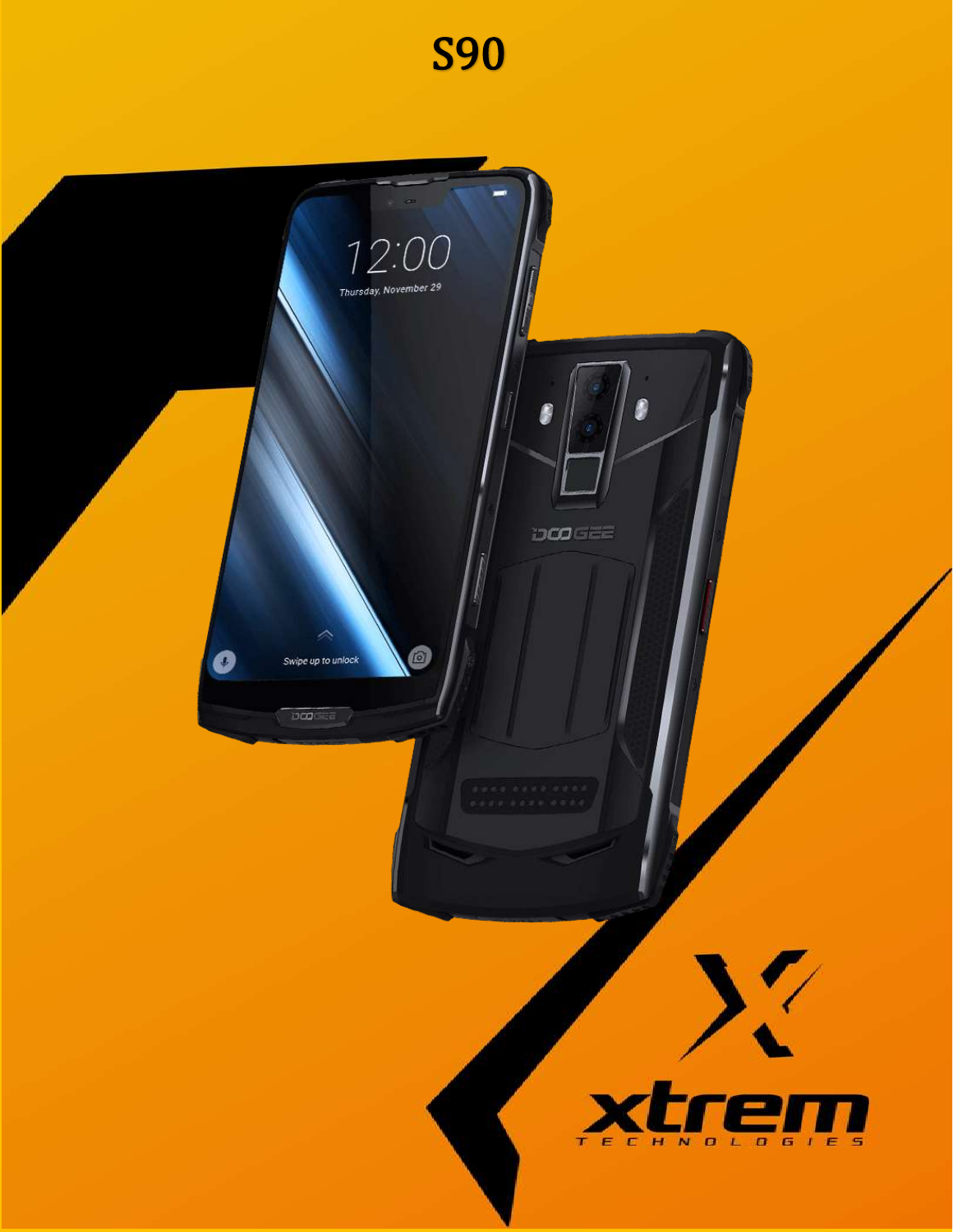| <b>Appearance</b>       |                                                                   |  |
|-------------------------|-------------------------------------------------------------------|--|
| <b>Color</b>            | <b>Mineral Black, Fire Orange</b>                                 |  |
| <b>Dimension</b>        | 168.50*80.7*14.10mm                                               |  |
| <b>Weight</b>           | 300 <sub>g</sub>                                                  |  |
| <b>Basic Parameters</b> |                                                                   |  |
| <b>Operating System</b> | Android <sup>™</sup> 8.1 Oreo <sup>™</sup>                        |  |
| <b>Processor</b>        | 4x 2.0 GHz ARM Cortex-A73, 4x 2.0 GHz ARM<br>Cortex-A53, Cores: 8 |  |
| <b>GPU</b>              | ARM Mali G72 MP3 800MHz                                           |  |
| <b>Battery</b>          | 5050mAh                                                           |  |
|                         | <b>Built-in li Polymer Battery</b>                                |  |
|                         | 5V/2A                                                             |  |
| <b>Memory</b>           |                                                                   |  |
| <b>RAM</b>              | 6GB                                                               |  |
| <b>ROM</b>              | 128GB                                                             |  |
| <b>External Storage</b> | Micro SD Card (T-Flash Card)                                      |  |
|                         | Up to 256GB                                                       |  |
| <b>Camera</b>           |                                                                   |  |
| <b>Rear Camera</b>      | 16.0 MP+8.0MP                                                     |  |
|                         | <b>SAMSUNG AI Dual Cameras</b>                                    |  |
|                         | F/2.0                                                             |  |
|                         | <b>PDAF</b>                                                       |  |
|                         | <b>4 LED FLASH</b>                                                |  |
|                         |                                                                   |  |
| <b>Front Camera</b>     | <b>8.0 MP</b>                                                     |  |
|                         | F/2.0                                                             |  |
|                         | 90° Angle                                                         |  |
| <b>Recording</b>        | 1080@30fps Supported                                              |  |
| <b>Display</b>          |                                                                   |  |
| <b>Size</b>             | 6.18" U-notch In-Cell                                             |  |
| <b>Resolution</b>       | 1080*2246 FHD+                                                    |  |
| <b>Pixel Density</b>    | 403PPI                                                            |  |
| <b>Panel Technology</b> | Multi-touch/Corning® Gorilla® Glass 4                             |  |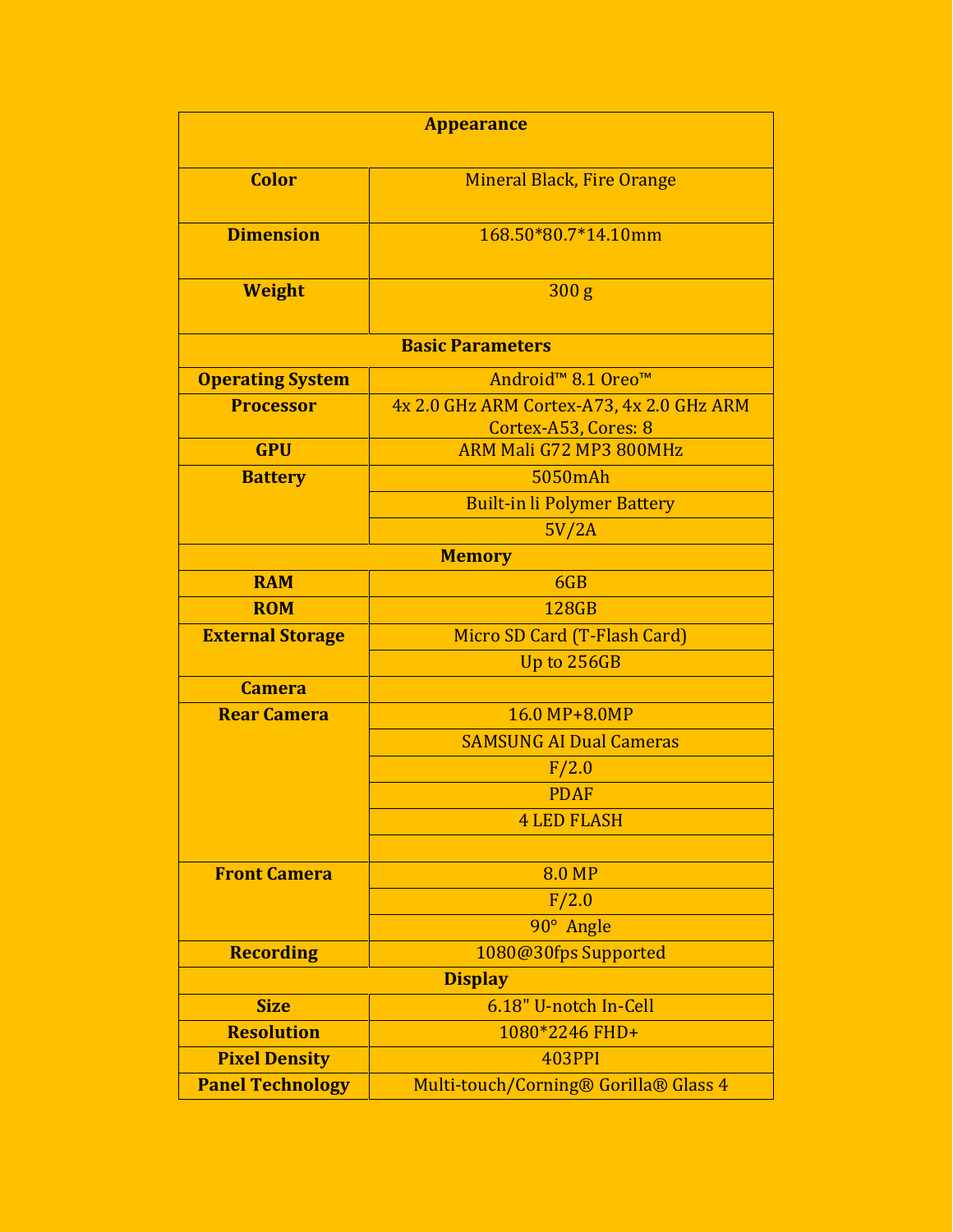| <b>Type</b>                          | <b>IPS</b>                                                                                                                                                                    |  |
|--------------------------------------|-------------------------------------------------------------------------------------------------------------------------------------------------------------------------------|--|
| <b>Network</b>                       |                                                                                                                                                                               |  |
| <b>SIM Card</b>                      | <b>Dual SIM Cards Standby</b>                                                                                                                                                 |  |
|                                      | Nano-SIM + Nano-SIM / Nano-SIM +TF Card                                                                                                                                       |  |
| 2G                                   | <b>Support</b>                                                                                                                                                                |  |
| 3G                                   | Support                                                                                                                                                                       |  |
| 4G                                   | <b>Support</b>                                                                                                                                                                |  |
| Wi-Fi                                | Support                                                                                                                                                                       |  |
| <b>Bluetooth</b>                     | <b>Support</b>                                                                                                                                                                |  |
| <b>OTA</b>                           | Support                                                                                                                                                                       |  |
| <b>Media</b>                         |                                                                                                                                                                               |  |
| <b>Video</b>                         | Support AVI, MP4, WMV, RMVB, MKV, MOV, ASF,<br>RM, FLV and Other Video Formats.(Note:<br>1080@30fps is supported, but users should<br>download the third-party video player.) |  |
| <b>Audio</b>                         | MP3/M4A/AAC/AMR/FLAC/APE/MAV                                                                                                                                                  |  |
| <b>GPS and Sensors</b>               |                                                                                                                                                                               |  |
| <b>Fingerprint</b>                   | <b>Rear Fingerprint Unlocking</b>                                                                                                                                             |  |
|                                      | 0.1s                                                                                                                                                                          |  |
|                                      | 360° Identification                                                                                                                                                           |  |
| <b>GPS</b>                           | Support                                                                                                                                                                       |  |
| <b>NFC</b>                           | <b>Support</b>                                                                                                                                                                |  |
| <b>G-sensor</b>                      | Support                                                                                                                                                                       |  |
| <b>Proximity Sensor</b>              | Support                                                                                                                                                                       |  |
| <b>Ambient Light</b><br><b>Senor</b> | <b>Support</b>                                                                                                                                                                |  |
| <b>Compass</b>                       | Support                                                                                                                                                                       |  |
| <b>Barometer</b>                     | Support                                                                                                                                                                       |  |
| Geomagnetism                         | Support                                                                                                                                                                       |  |
| <b>Coulometer</b>                    | Support                                                                                                                                                                       |  |
| <b>PTT</b>                           | Support                                                                                                                                                                       |  |
| <b>SOS</b>                           | Support                                                                                                                                                                       |  |
| <b>Wireless Charging</b>             | Support                                                                                                                                                                       |  |
| <b>OTG</b>                           | Support                                                                                                                                                                       |  |
| <b>Others</b>                        |                                                                                                                                                                               |  |